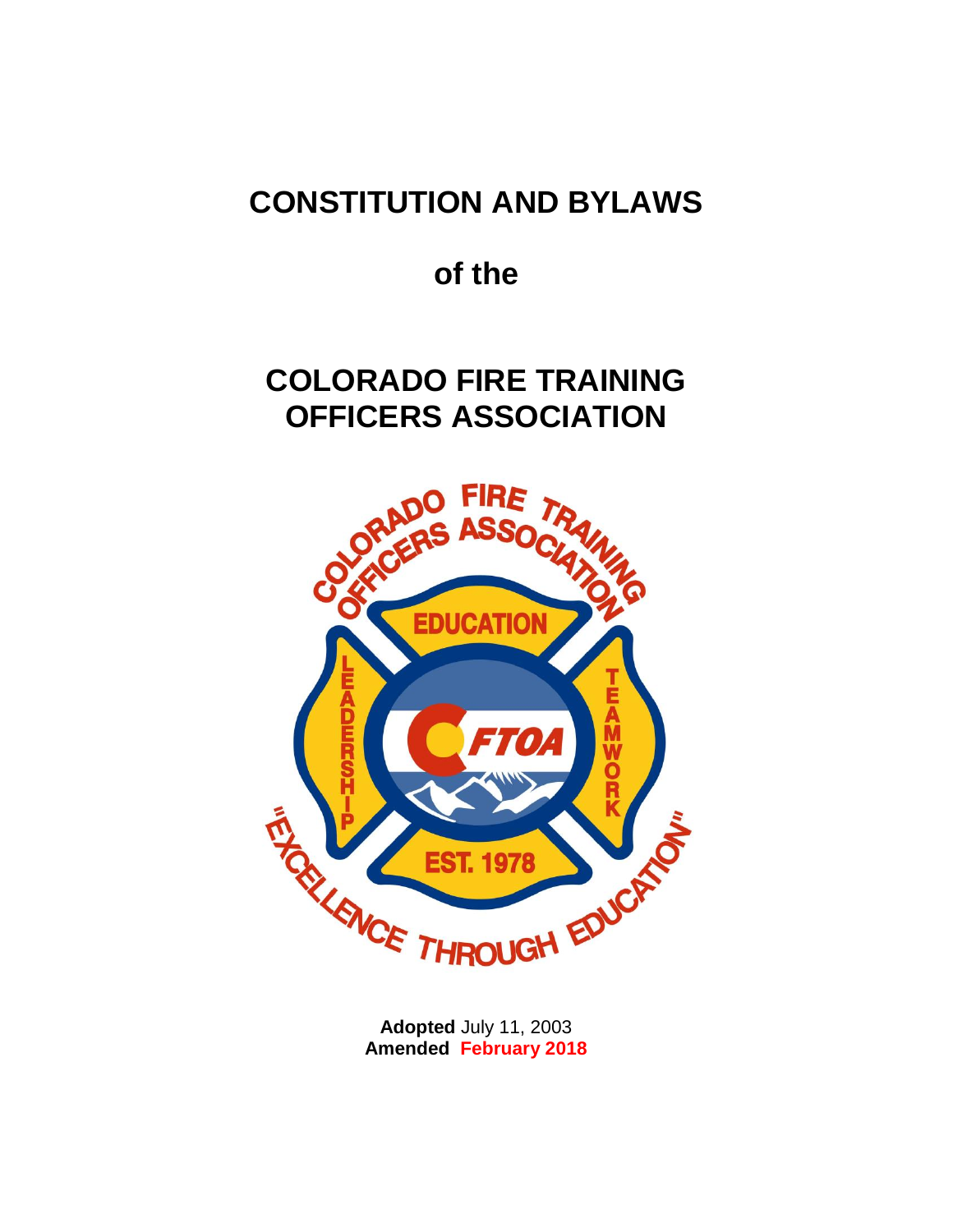## **REPEAL AND ADOPTION**

Any and all previous editions of the Constitution and Bylaws of the Colorado Fire Training Officers Association are hereby repealed and considered null and void. Said Constitution and Bylaws shall be replaced with the revision adopted the 11<sup>th</sup> day of March 2016 herein presented and amended by the vote of the membership the 9<sup>th</sup> day of February 2018.

The pages of this document contain the revised and amended Constitution and Bylaws of the Colorado Fire Training Officers Association, which were previously adopted and are hereby amended by an affirmative vote of the membership on this the 9<sup>th</sup> day of February 2018.

SIGNED:

| ------                     |
|----------------------------|
| David Maikranz, President  |
| James Klug, Vice President |
| Jason Clark, Secretary     |
| Jeanette Kehoe, Treasurer  |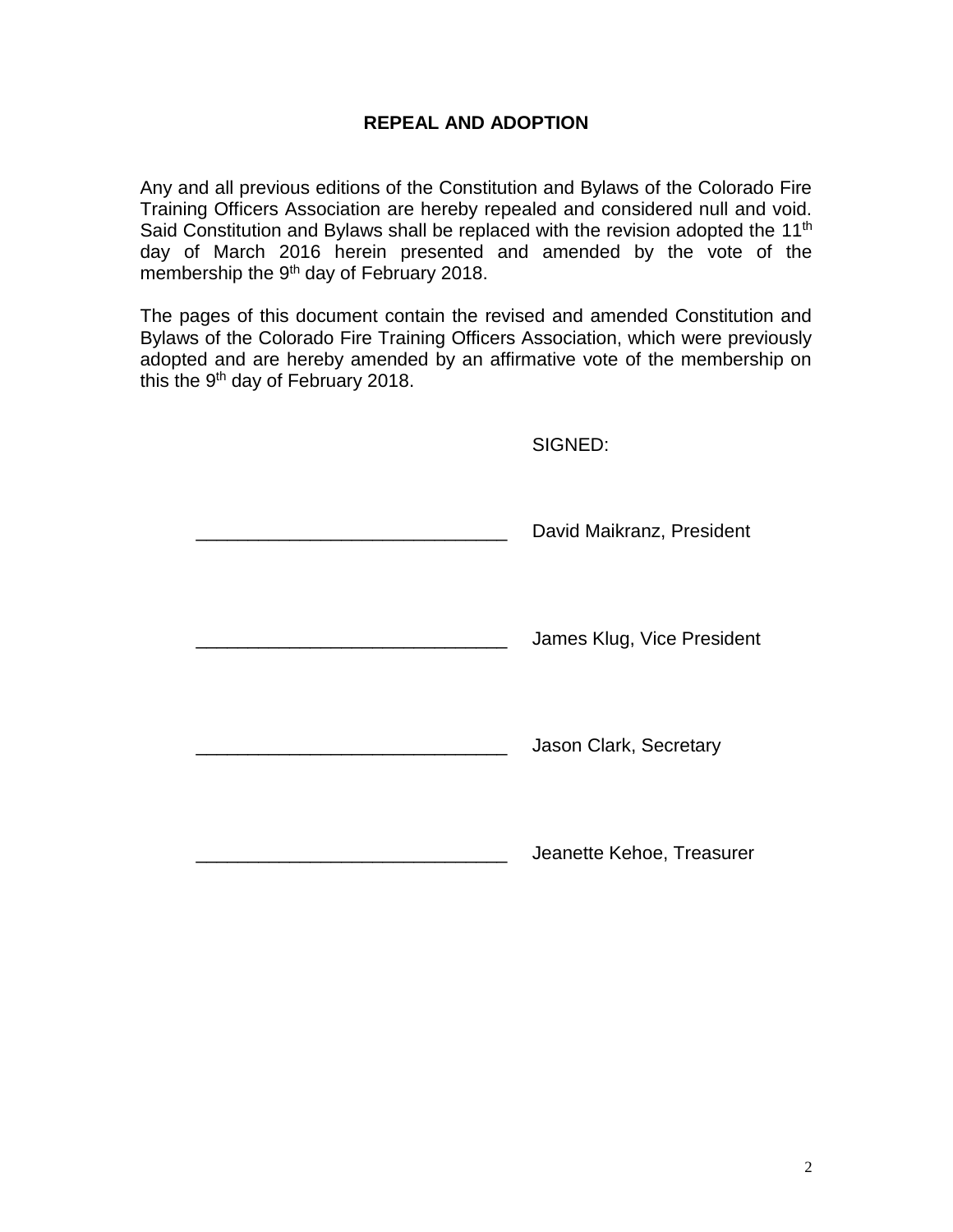### **BYLAWS OF THE COLORADO FIRE TRAINING OFFICERS ASSOCIATION**

#### **Article I Organizational Statement**

This organization shall be known as the Colorado Fire Training Officers Association (CFTOA). Whenever Organization, or CFTOA, is used in this document it shall be held to mean the Colorado Fire Training Officers Association.

# **Article II Goal**

The goal of the Colorado Fire Training Officers Association (CFTOA) is to promote a safe and professional Colorado Fire Service through the use of professional standards and quality, centralized and uniform training and education. The CFTOA will adhere to this doctrine and willingly share their knowledge to decrease the incident of firefighter injury and death.

## **Article III Objectives**

- A. Assist members in the development of progressive education and state of the art fire service training programs.
- B. Assist members in improving the methodology of conducting fire service education and training programs.
- C. Encourage members to maintain a high level of fire service professionalism and operation expertise through quality and uniform training.
- D. Provide a statewide database of fire service training opportunities and resources. The website (cftoa.org) shall be a depository of such information and will include current contact information for members in a secure, nonpublic area of the website.
- E. Encourage the gathering of fire service training information and provide a method for dissemination of this information on a statewide basis.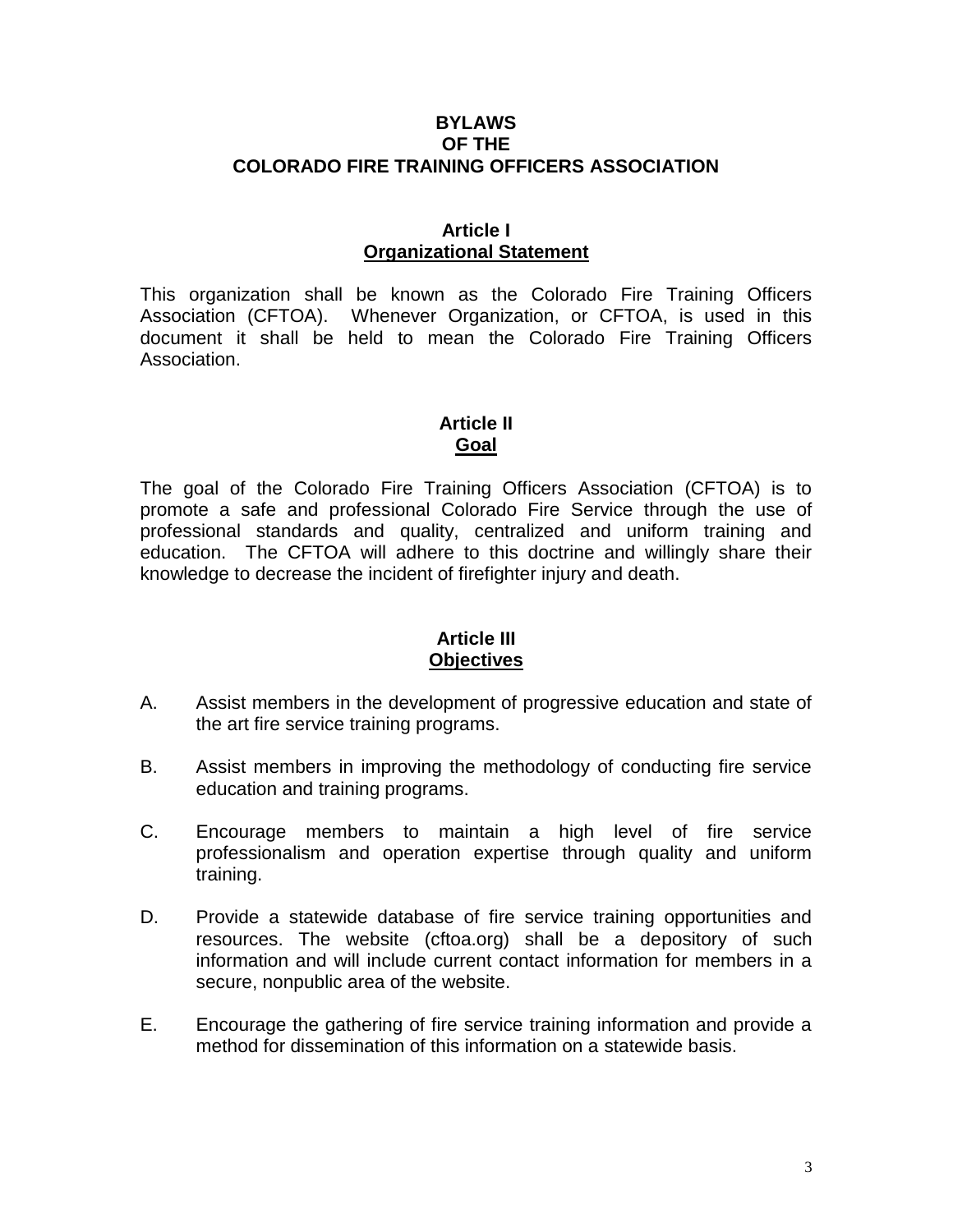- F. Coordinate and promote fire service outreach training and education programs for departments/agencies.
- G. Promote the mission of the Organization to have a greater presence statewide through the support of Chapter Memberships.
- H. Provide support and involvement of agencies and functions at the state level, especially the Colorado Division of Fire Prevention & Control.
- I. Actively participate in the Voluntary Firefighter Certification and Proctor Certification Program, by providing, developing and recommending the following: Proctor instructional programs, Proctor Certification, provide regional Proctor Coordinators and committees to assist with certification, including development of Job Performance Requirements (JPRs)
- J. Nominate a member to represent the Organization on the Governor's Fire Safety Advisory Board.
- K. The association is organized exclusively for charitable and educational purposes under section 501(c)(3) of the Internal Revenue Code, or corresponding section of any future federal tax code.

### **ARTICLE IV Membership**

## **Section 1. Application for Membership**

- A. Persons and agencies desiring to become members of the Organization and who meet the requirements of either Section 2 or Section 3 below shall submit a CFTOA Application for Membership/Renewal. Applications are submitted online through the CFTOA website.
- B. The Secretary and Treasurer shall process the Application for Membership/Renewal, showing date received. Each new Application for Membership/Renewal shall be reviewed, and approved or denied by the CFTOA E-Board members. Names and Departments of new members will be presented to the membership at the regularly scheduled meeting following receipt of the application.

## **Section 2. Active Membership**

A. Any fire department/agency Training Officer, Training Chief, or Instructor directly involved with, or having responsibility for, training fire service personnel in the State of Colorado, or is a member through a Chapter Organization, and who subscribes to and upholds the Constitution and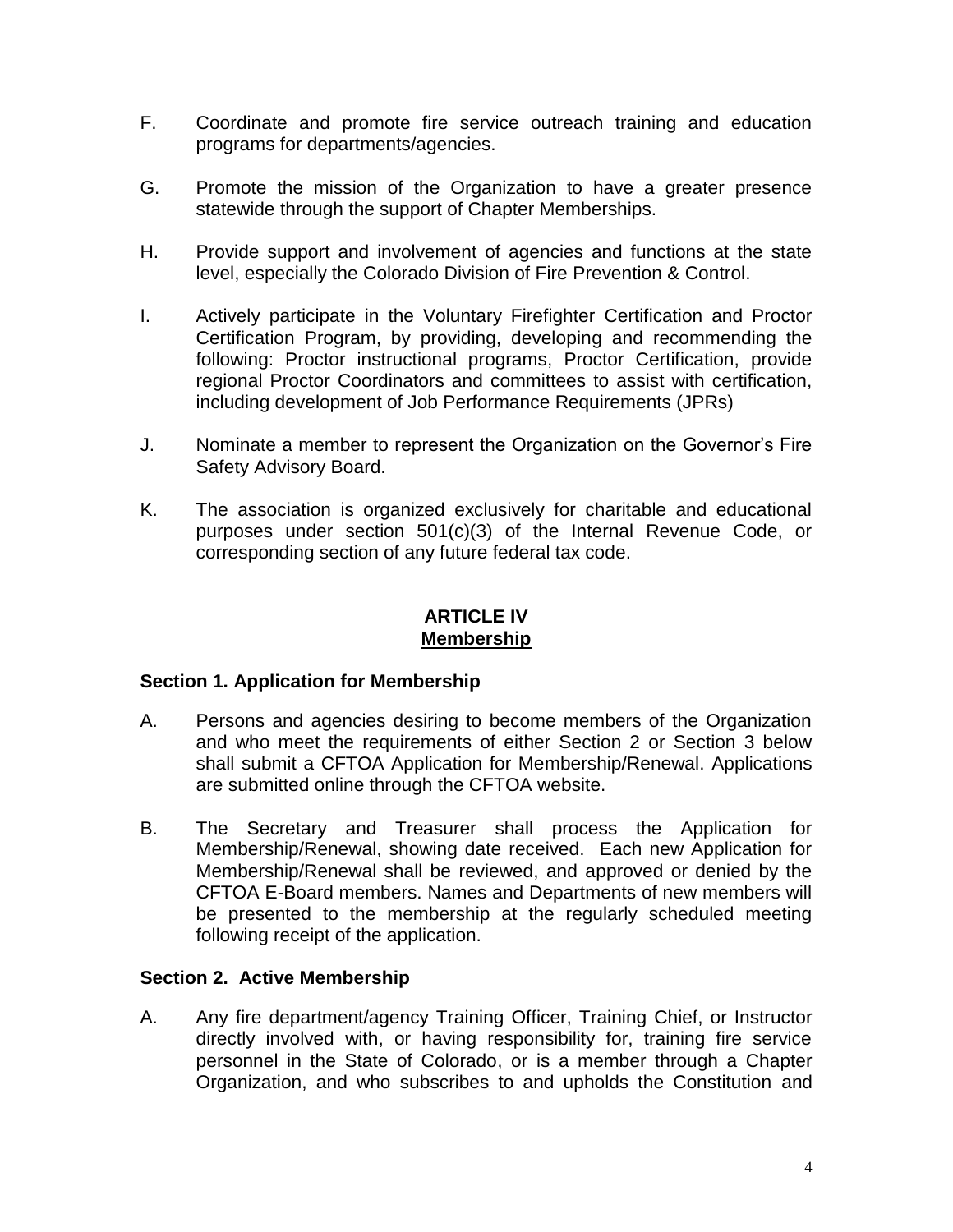Bylaws of the CFTOA is eligible for Active Membership in the Organization. This membership belongs to the department/agency.

- B. A department/agency that wishes to have active membership, but is financially unable to meet the active membership annual dues requirement can apply for active membership by submitting an application along with a letter to the CFTOA E-Board requesting that the membership fee be waived based on budgetary constraints. The CFTOA E-Board will review the application submitted, and will approve or deny membership. If approved, active membership and all rights of active membership will be granted. Only one active member will be granted by the E-Board. As with all memberships, this request/application would need to be submitted annually.
- C. Any individual involved in training in the above department/agency may be an Active Member, and is eligible to vote.
- D. An Active Member in good standing who for any reason no longer meets the qualifications set forth in Article IV, Section 2 may be permitted to obtain an Associate Membership by a majority vote of the membership present at a regular meeting.

# **Section 3. Associate Membership**

- A. Any fire department personnel not eligible for Active Membership but who is interested in fire service training and supports the Constitution and bylaws of this Organization is eligible for Associate Membership.
- B. Any fire service certification program personnel that supports the Constitution and bylaws of this Organization is eligible for Associate Membership. Associate Membership fees may be waived by the E-Board if the E-Board recognizes that a cooperative relationship would be a benefit to the association.
- C. Associate Members are not eligible to vote.

# **Section 4. Corporate Membership**

- A. Any individual or group that represents a company/business that is active in training fire service personnel in the State of Colorado and who subscribes to and upholds the Constitution and Bylaws of the CFTOA is eligible for corporate membership.
- B. Any individual involved in training in the above group may be a corporate member.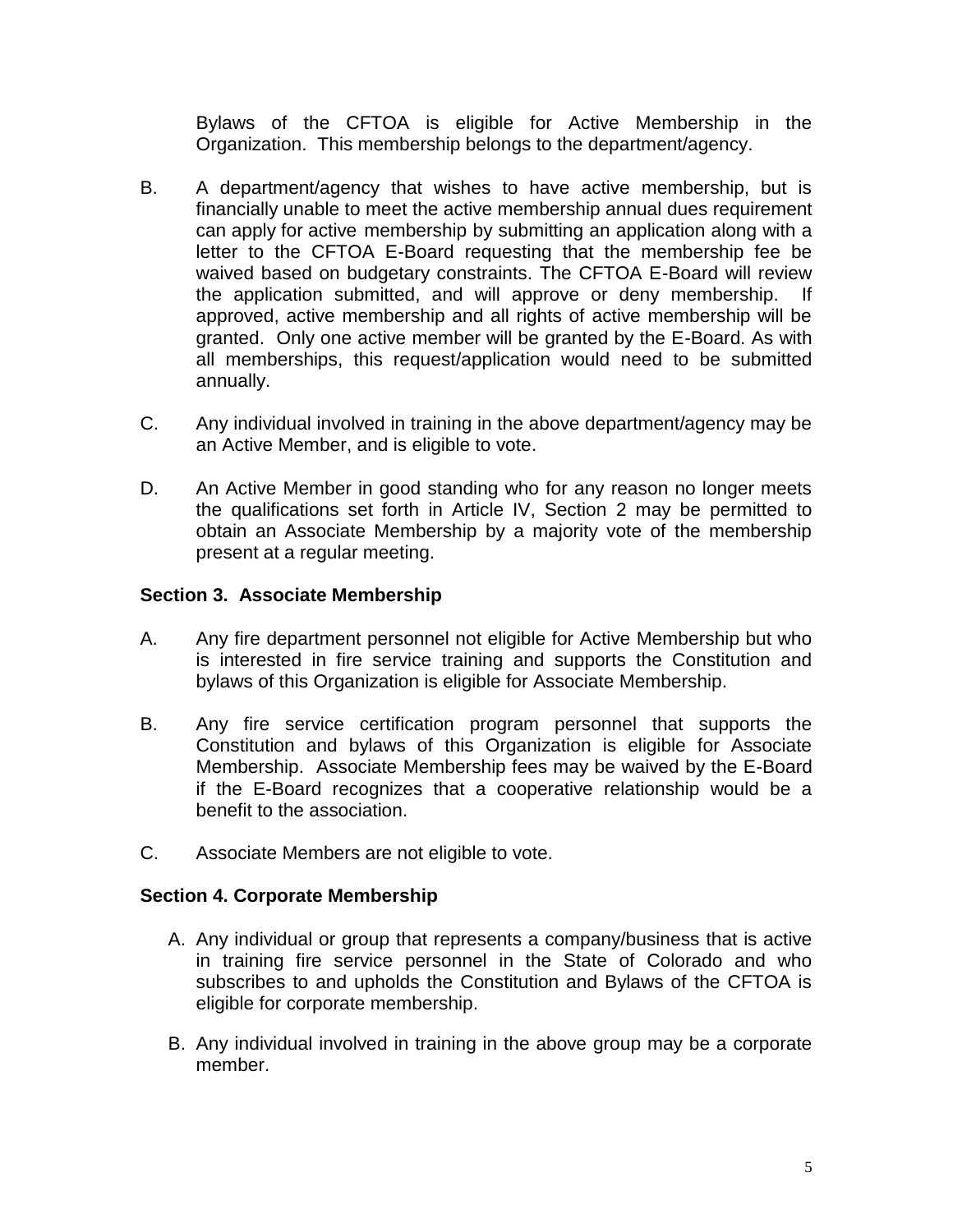- C. Training programs or services of corporate members may be posted on the website and distributed to members with the approval of the executive board. The intent is for appropriate and relevant training activities and services, not an avenue for marketing.
- D. Corporate Members are not eligible to vote.

# **Section 5**. **Chapter Membership**

- A. A minimum of five current (dues paid) Active Member departments/agencies may request, in writing, permission to organize a Chapter of the CFTOA for a specific geographical region in the State of Colorado.
- B. Active Member departments/agencies in neighboring states and/or Jurisdictions may become Chapter Members. They must show the need for Joint cooperating services, and how it benefits that Chapter and the CFTOA. These agencies must have some form of Joint Operating Agreement such as Mutual or Auto aid.
- C. All Chapters of the CFTOA must be formed in accordance with the Constitution and Bylaws and must adhere to the Chapter Organization Guidelines (Administrative Guidelines, Section 5) as established by the Executive Board of the CFTOA.
- D. All requests for Chapter organization, in compliance with the CFTOA Chapter Organization Guidelines, will be presented to the CFTOA Executive Board for review. If the Chapter request is complete and is approved by the Executive Board, the new Chapter will be presented to the membership at the regularly scheduled meeting following receipt of the request.

## **Section 6. Honorary Membership**

- A. Honorary membership may be awarded to a person for outstanding contributions to fire service training in the State of Colorado. Any Active member may nominate an individual for honorary membership. An affirmative majority vote of the membership at a regularly scheduled meeting will be sufficient to confer honorary membership.
- B. Honorary members will remain on the CFTOA roster, and will not be required to pay the annual membership fee.
- C. Honorary members may participate on committees and working groups, as their historical knowledge can be beneficial to these programs.
- D. Honorary members are not eligible to vote.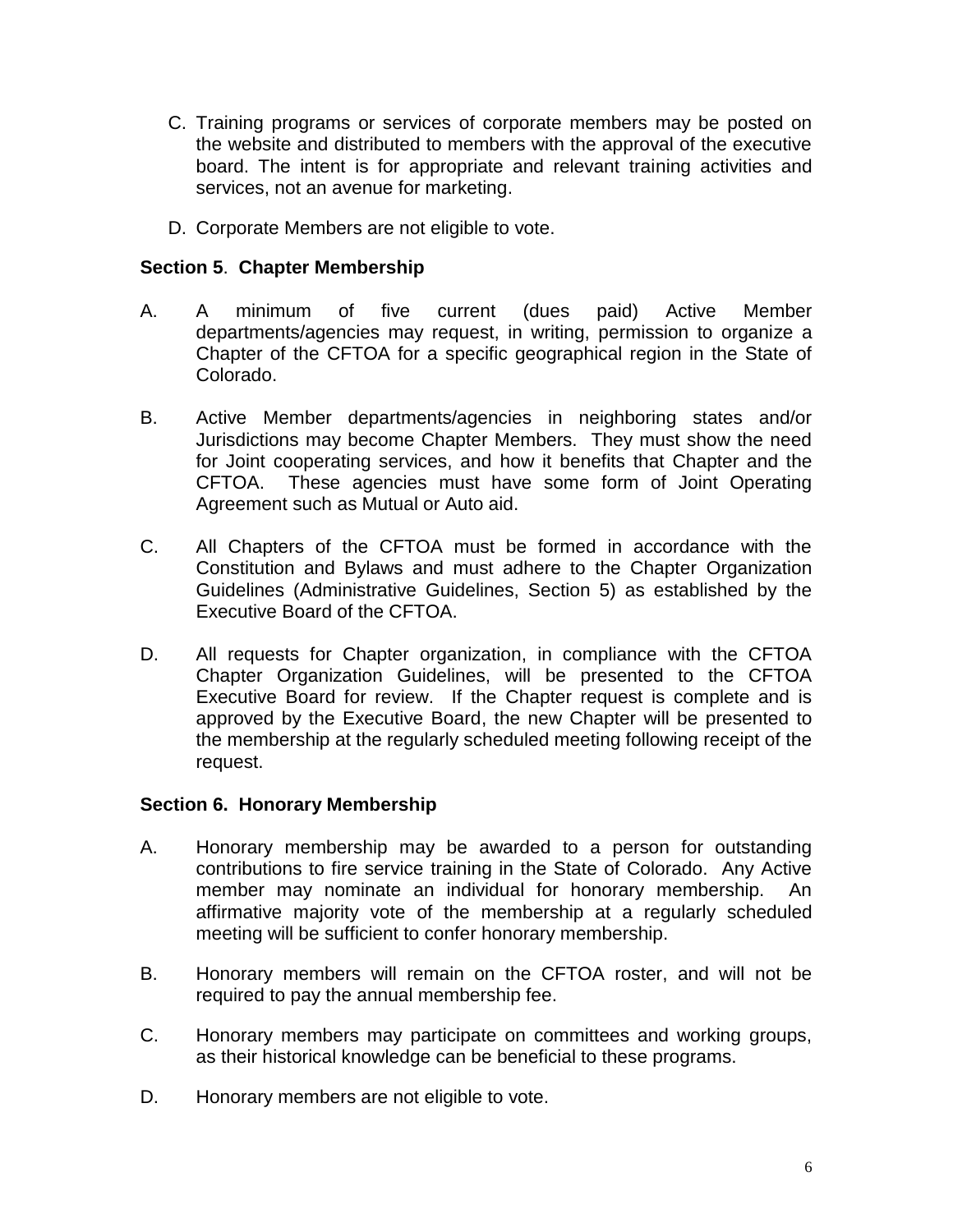## **Section 8**. **Revocation of Membership**

- A. Any member may have their membership revoked for cause (i.e. unprofessional or unethical conduct, acts deemed to be detrimental to the Organization, etc.) upon recommendation of the Executive Board and by a majority vote of the membership present at a regular meeting.
- B. Any corporate member may have their membership revoked by a majority vote of the Membership present at a regular meeting for cause or violation of Article IV, Section 4c.

### **Article V Conduct of Meetings**

### **Section 1. Regular Meetings**

- A. There shall be no fewer than six (6) regularly scheduled meetings per year. Meetings may be held more often as determined by the membership or when called by the President. The exception to this will be an event and/or emergency within the State of Colorado which is a priority.
- B. The President will set the time of the meeting.
- C. The presence of seven (7) member departments/agencies in good standing shall constitute a quorum.
- D. The regular meeting in December of each year shall be known as the Annual Meeting and shall be for the purpose of nominating and electing officers in addition to conducting other business as usual.
- E. The Agenda for any regular meeting shall follow the Order of Business stated in Article V, Section 4.
- F. As the need arises, the President may at his/her discretion modify the order of business to address important issues or for special presentations.

## **Section 2. Special Meetings**

- A. The President may call a Special Meeting.
- B. A Special Meeting may be requested by seven (7) Active member department/agencies who shall present their request, in writing, to the President.
- C. The President will notify the membership of a Special Meeting, which will be held no sooner than ten (10) days from the time the President deems that the Special Meeting is necessary. The President will select the date, time and location of any Special Meeting.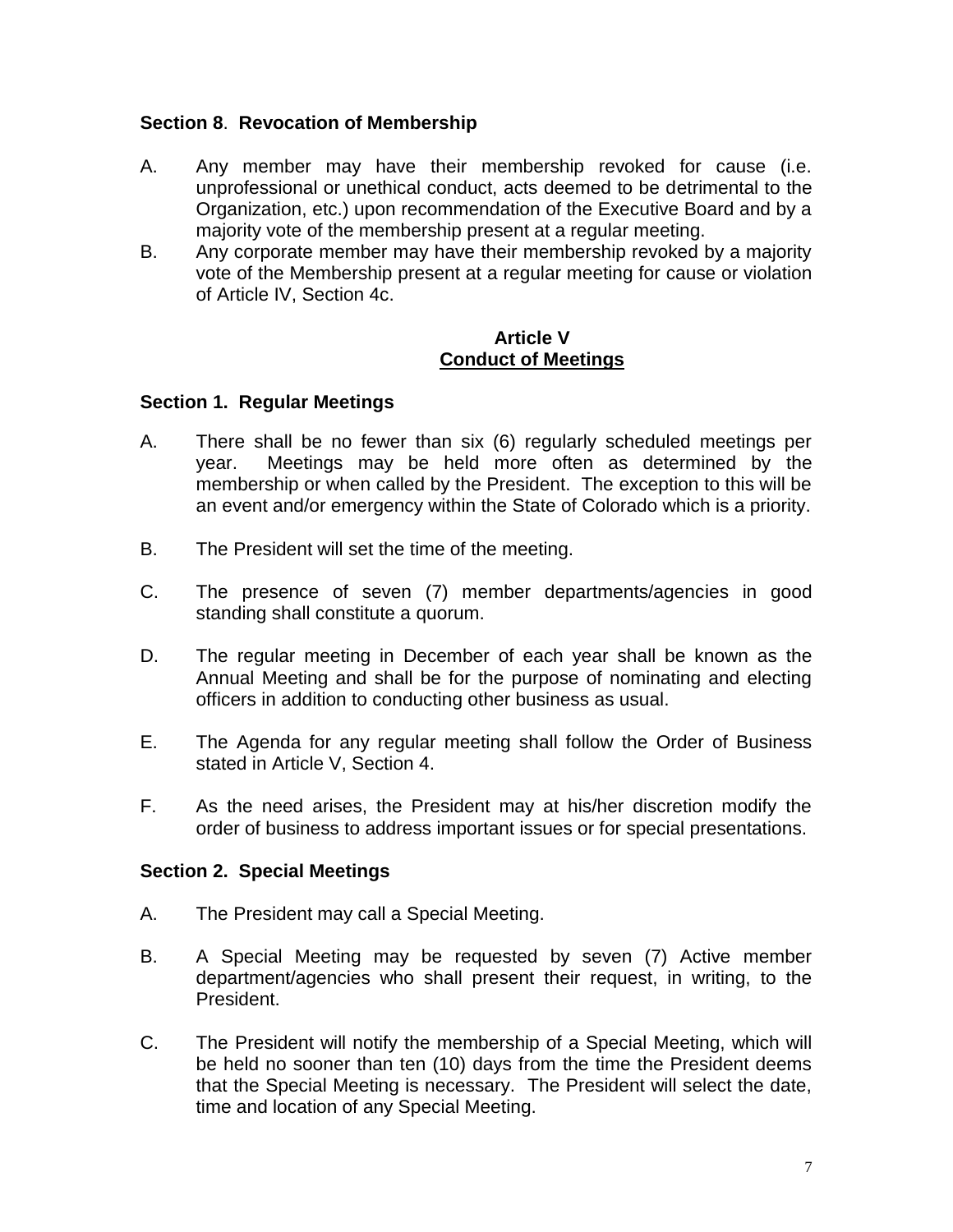D. The President will determine the Agenda of a Special Meeting.

**Section 3.** Rules of Order

- A. All meetings of this Organization shall be governed by Robert's Rules of Order, revised edition.
- B. Should Robert's Rules of Order, revised edition, conflict with the Constitution and Bylaws of the Colorado Fire Training Officers Association, the Constitution and Bylaws shall prevail.

**Section 4.** Order of Business

- A. The suggested agenda of a Regular Meeting will be as follows:
	- 1. Call to Order
	- 2. Pledge of Allegiance
	- 3. Roll Call
	- 4. Introduction of Host Department/Agency
	- 5. Approval of Minutes
	- 6. Application for Membership
	- 7. Treasurer's Report and Communications
	- 8. Committee and Organization Reports (may be reviewed by exception)
	- 9. Old Business
	- 10. New Business
	- 11. Calendar of State Training, including upcoming events
	- 12. Thanks to Host Department/Agency
	- 13. Adjournment

### **Article VI Voting**

**Section 1**. Eligibility

- A. Only those departments/agencies represented by an active member shall be allowed to vote. Each department/agency present is entitled to ONE (1) vote, regardless of the number of Active members representing the member Department/Agency.
- B. The members of a sanctioned Chapter of the CFTOA may vote by proxy, using the approved format in the Chapter Organization Guidelines, at a Regular or Special Meeting. Each member proxy must be delivered in accordance with the Chapter Organizational Guidelines.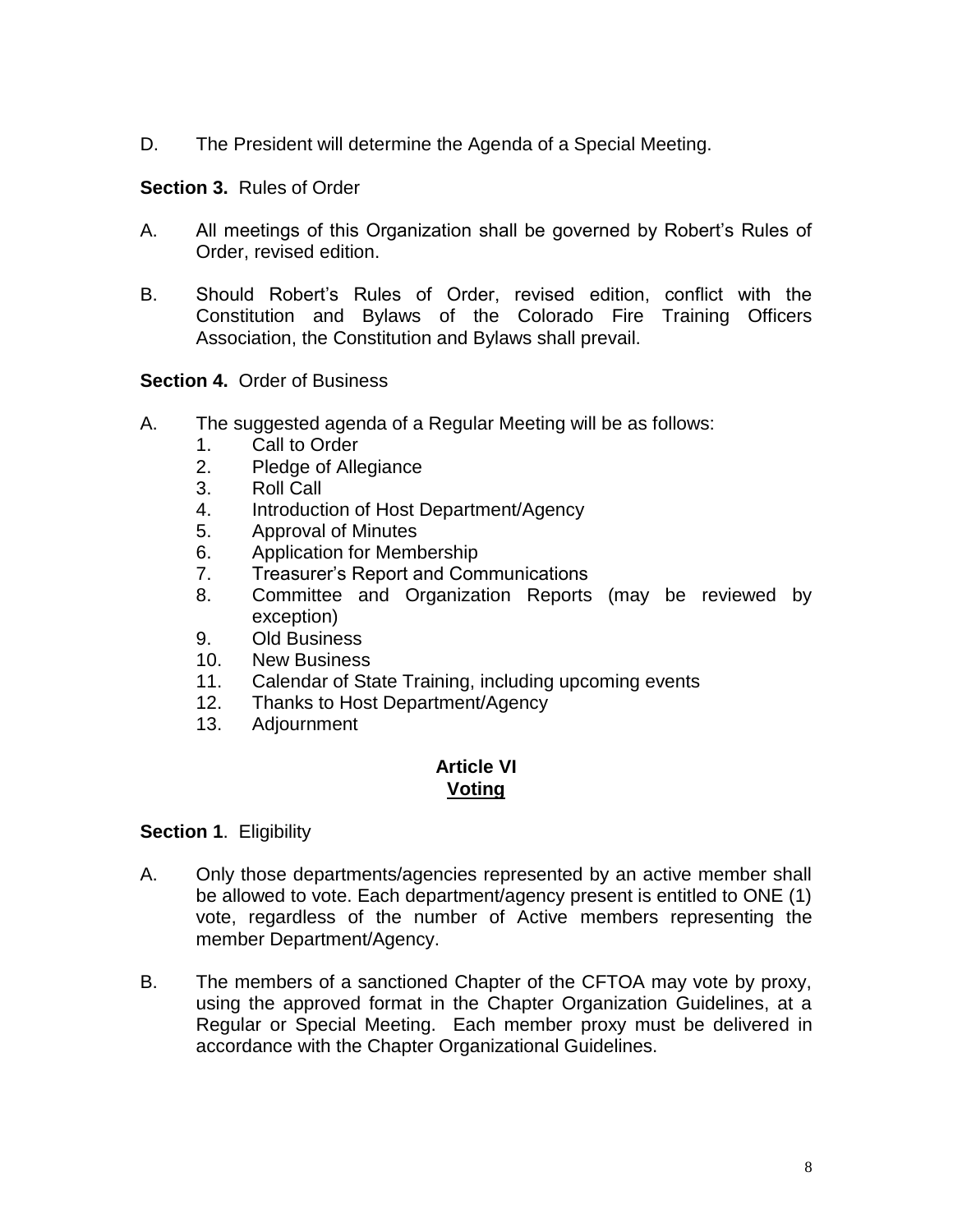## **Section 2**. Decision by Vote

- A. A simple majority of the ballots cast shall constitute passage of a motion, unless specifically stated otherwise in these Bylaws.
- B. Generally, voting will be by voice vote, with members either voting aye, no or abstaining. Written ballot may be used when chosen by the membership or the President.

## **Article VII Officers**

### **Section 1**. Elective Offices

- A. The elective offices of the CFTOA shall be the President, the Vice President, the Secretary, and the Treasurer.
- B. These elected positions shall constitute the Executive Board of the CFTOA.
- C. The President may combine the offices of Secretary and Treasurer at his/her discretion.

**Section 2**. Terms and Conditions of Officer

- A. Only Active members in good standing may hold office in the CFTOA.
- B. The term of office for an elected office shall be two (2) years.
- C. The President and Secretary shall take office at the February meeting of odd numbered years. The Vice President and Treasurer shall take office at the February meeting of even numbered years.
- D. If the offices of Secretary and Treasurer have been combined, the Secretary/Treasurer shall take office at the February meeting of odd numbered years.
- E. No more than one (1) member from a department/agency may hold an elected office at any one time unless approved by two-thirds (2/3) of the eligible votes cast a regular meeting.
- F. At no time shall there be more than two (2) members from the same department/agency on the Executive Board.
- G. No officer elected or appointed shall hold more than one office at a time in the Organization, except as provided by Section 1, paragraph C above.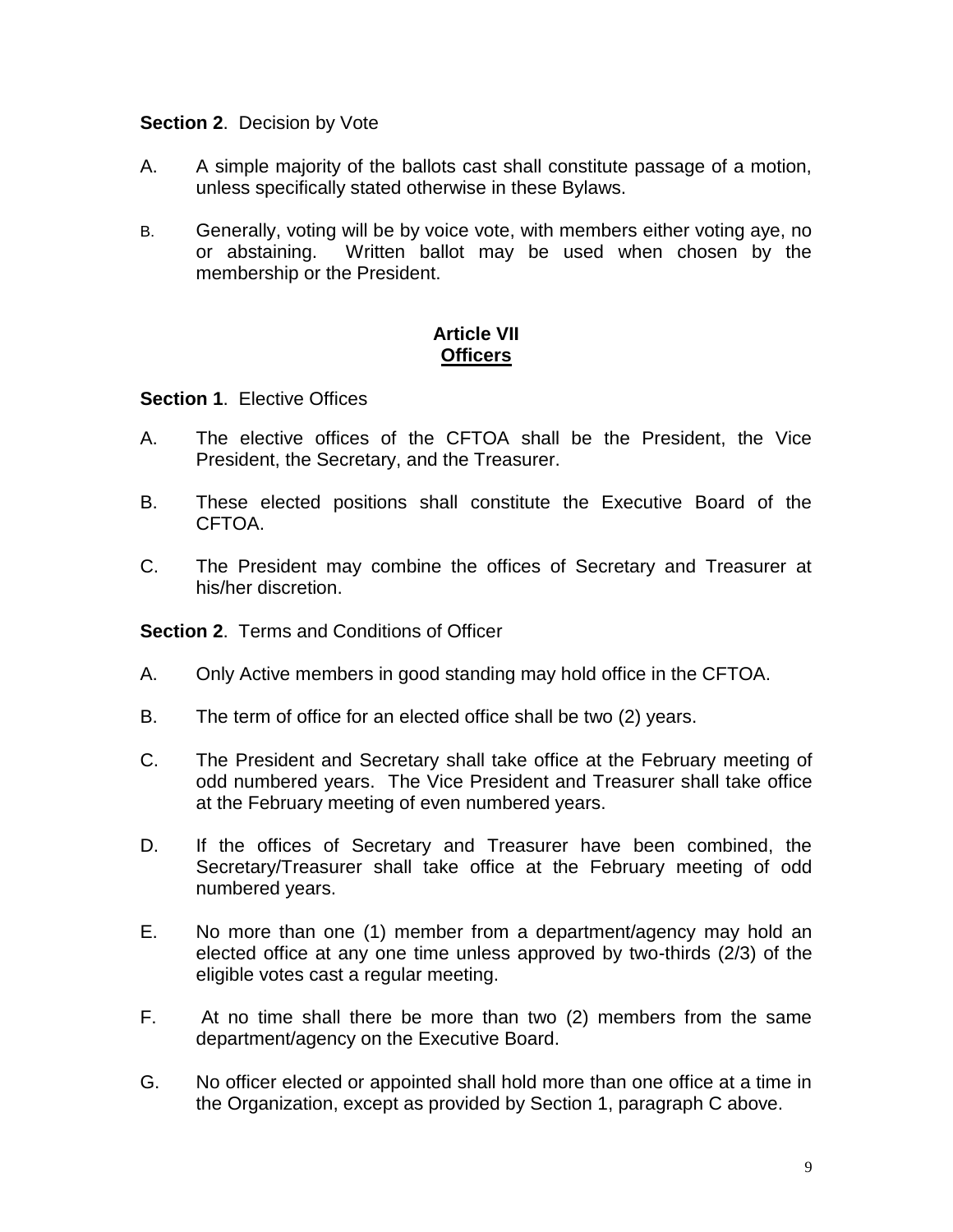- H. Any elected officer who is unexcused for three (3) consecutive monthly meetings shall forfeit their position as an officer with the CFTOA, unless approved by two-thirds (2/3) of the eligible votes cast a regular meeting.
- I. Absences for officers shall be recorded as excused or unexcused in the meeting minutes. The President or the presiding officer of a meeting shall have the final determination for the excuse of an absence

## **Section 3**. Election of Officers

- A. Any Active Member may nominate a candidate for an elective position during the Regular meeting in October of each year.
- B. Nominations will be reopened at the Annual meeting in December or each year, with the election to immediately follow.
- C. Voting for elected offices may be by secret ballot.

**Section 4.** Duties and Responsibilities of the Officers

- A. President
	- 1. The President shall call and conduct all meetings. The President shall have the right to vote on all matters and shall appoint all committees. The President is the authorized representative and spokesperson of the Organization. The President may appoint a representative, in his/her absence, to attend meetings of other fire service organizations that affect the interest of the CFTOA.
	- 2. It shall be the duty of the President to appoint an Audit Committee. The Audit Committee shall monitor all financial activities of the organization. They shall audit the Organization's financial records at least once each calendar year (January 1 through December 31), prior to the February meeting, and more often if deemed necessary. There shall be no fewer than three (3) Active Members, excluding the Treasurer, on the Audit Committee.
	- 3. In the event an officer resigns or is otherwise unable to complete his/her term of office, the President will appoint an Active Member to fill the unexpired term of office.
	- 4. The President may appoint committee members to serve the CFTOA at his/her pleasure. These appointments may include an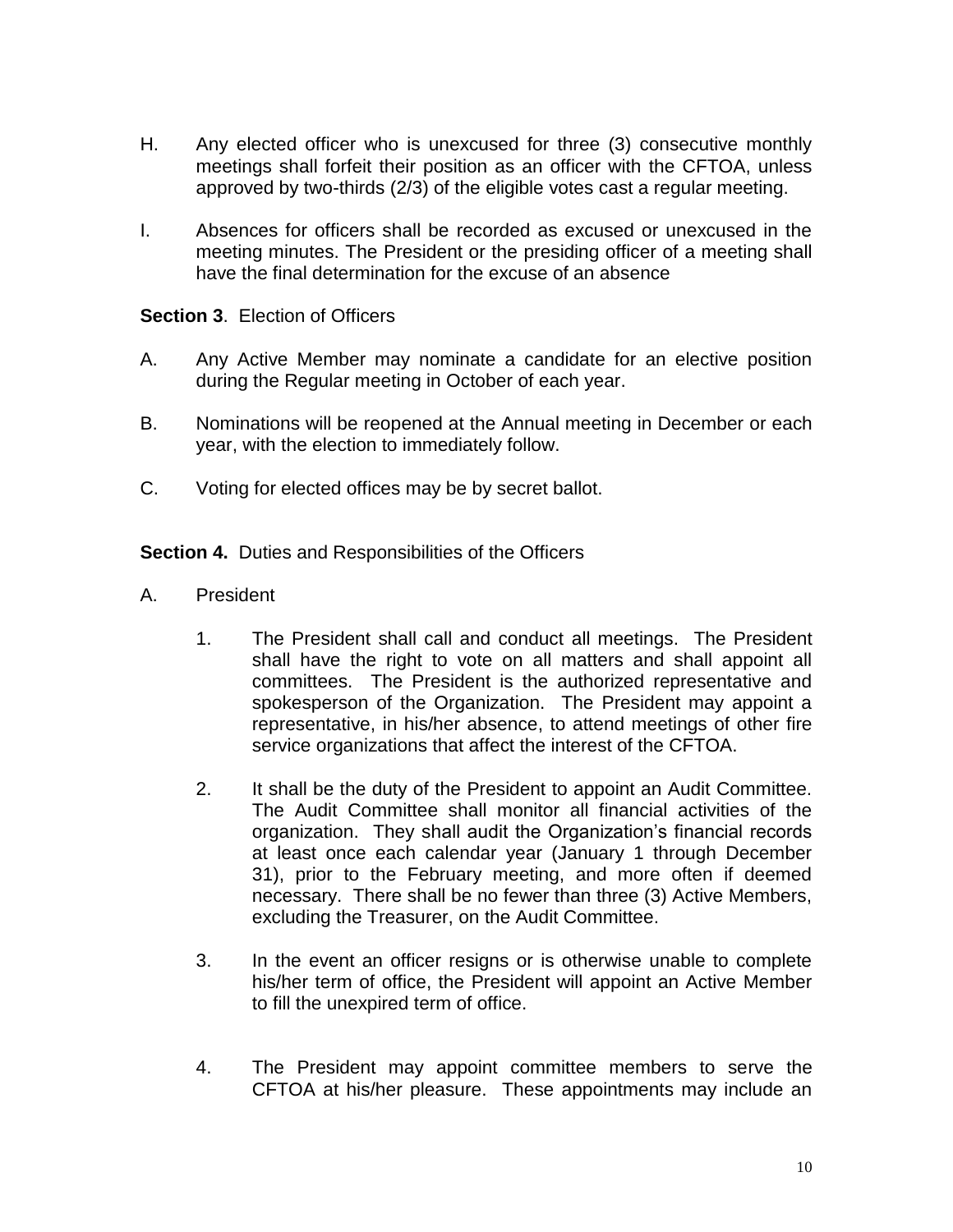Executive Board member. The President may also appoint standing committees or select committees. Examples of CFTOA committees are listed in the Administrative Guidelines.

5. The President shall serve on the Executive Board of the Colorado State Fire Chiefs Association as the representative of this Organization.

# **B. Vice President**

- 1. The Vice President shall perform the duties of the President in his/her absence and shall assist the President in the performance of his/her duties. The Vice President shall coordinate meeting locations and the training programs for each meeting, when applicable.
- 2. The Vice President shall be responsible for coordinating the CFTOA's social media tools, such as the CFTOA website, Facebook, twitter, etc.

# **C. Secretary**

- 1. The Secretary shall write the Minutes of Meeting, keep a historical record of the Organization in a Minute Book, maintain records of all important transactions of the Organization, call Roll when directed to by the President, and perform other duties as directed by the President. Meeting minutes shall be distributed to all members in good standing and posted on cftoa.org.
- 2. The Secretary shall make a report at each regular meeting, presenting new Applications for membership and correspondence received by or sent by the Organization.
- 3. The Secretary shall maintain a current inventory of items and property owned by the CFTOA.
- 4. The Secretary shall maintain a current listing of all members (Active, Associate, Chapter and Honorary) and make this list available to members upon request.
- 5. The Secretary shall be responsible for maintaining the CFTOA's email contacts list, and for distributing CFTOA email to the membership.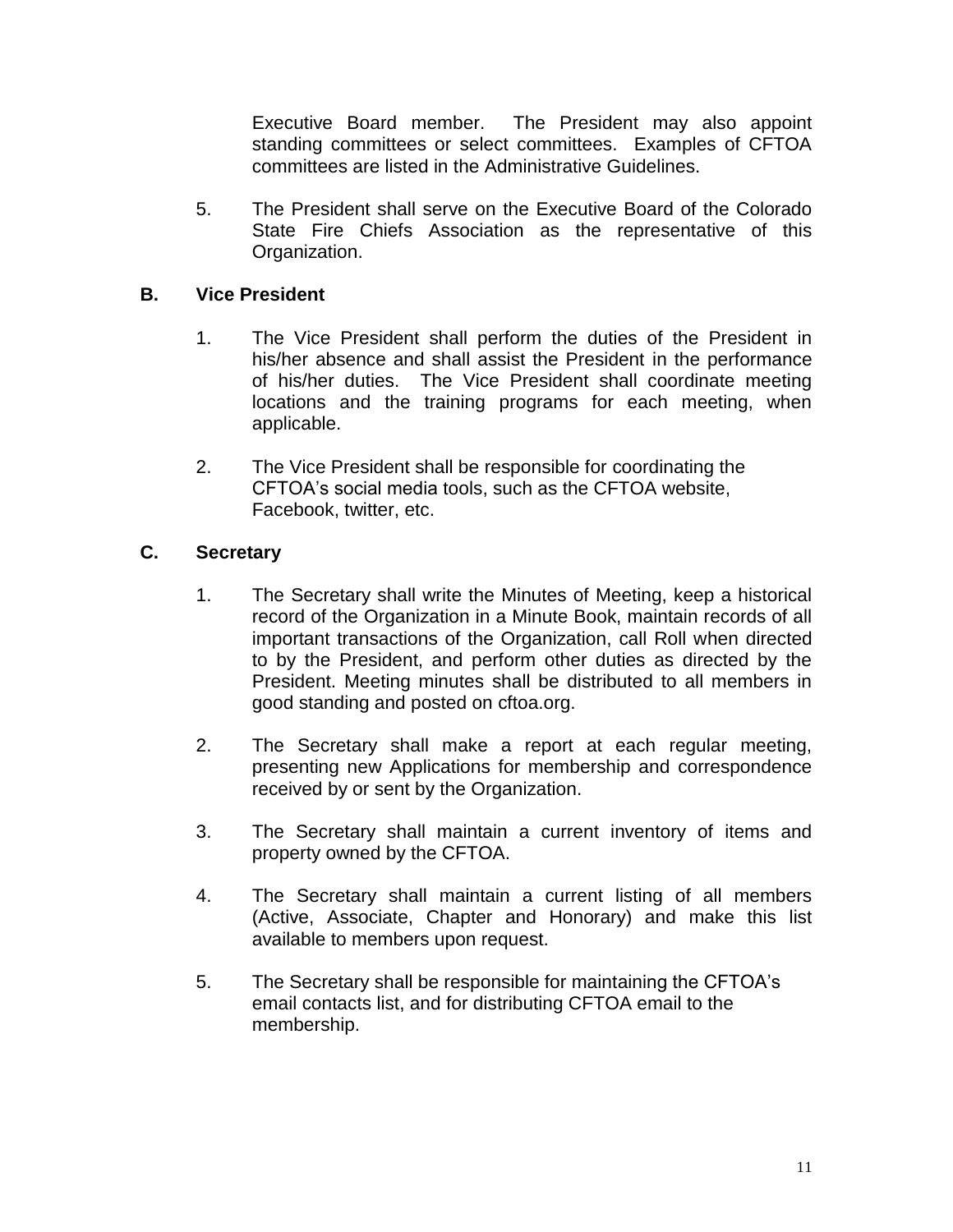# **D. Treasurer**

- 1. The Treasurer shall be responsible for conducting and documenting the financial transactions of the Organization utilizing sound accounting practices.
- 2. The Treasurer shall make a report at each regular meeting, accounting for all money received, deposited and expended by the Organization.
- 3. The Treasurer shall make available to the President and/or Audit Committee, upon request, all financial records for the purpose of conducting an audit.

## **Article VIII Financial Matters**

# **Section 1. Dues**

- A. The amount of the annual dues shall be set by a majority vote of the membership present at the Annual Meeting in December of each year and shall be payable on or before each member's renewal date.
- B. New membership and renewal dues are currently set at \$125.00 per Member Department/Agency, and \$20.00 per individual for each additional individual from a Member Department/Agency wishing to receive correspondence from the Organization. A department/agency that wishes to have active membership, but is financially unable to meet the active membership annual dues requirement can apply for active membership by submitting an application along with a letter to the CFTOA E-Board requesting that the membership fee be waived based on budgetary constraints. Those members that belong to a CFTOA Chapter have reduced membership dues. Dues for Chapter members are currently set at \$100.00 per member department/agency, and \$20.00 per individual for each additional individual from a member department/agency wishing to receive correspondence from the Organization.
- C. Any member and/or department/agency that have not paid their annual dues by their renewal date shall be delinquent and no longer in good standing. Reinstatement for expired memberships will be the established membership rate.
- D. Each Member Department/Agency of a sanctioned CFTOA Chapter must pay annual membership dues in accordance with Article VIII, Section 1, Paragraph B and C. Separate Chapter dues will be at the discretion of the individual Chapter organization, in accordance with the Chapter Organization Guidelines.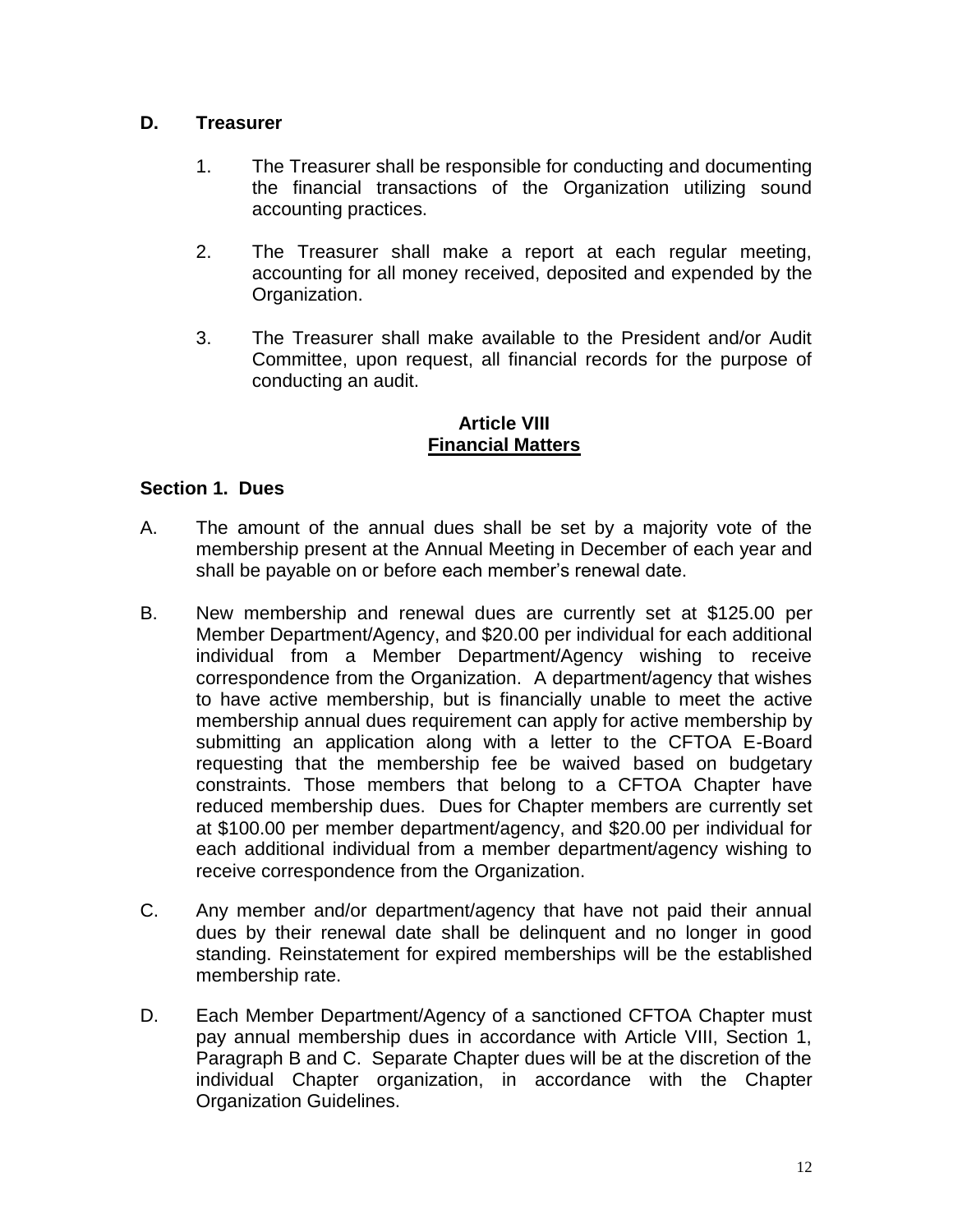## **Section 2. Monies, Handling and Use**

- A. All monies shall be made payable to the CFTOA. The Treasurer shall deposit all funds received by the Organization in the account(s) of the CFTOA held in a banking facility insured by the Federal Deposit Insurance Corporation and must maintain current signature cards for all active bank accounts held by the Organization.
- B. The CFTOA shall have the power to acquire, receive, and accept by way of gift, purchase, lease, or otherwise, money and property of every kind, nature and description, without limitation as to the amount or value. The CFTOA shall have the power to sell or dispose of said property and to use any of said property to accomplish the Goal of the Organization without limitation, except as may be imposed by the Bylaws of this Organization or any laws applicable thereto.
- C. The CFTOA is hereby authorized to make, enter into, perform and carry out contracts of every kind and description, with any person, firm, association, or corporation to accomplish the Goal of the Organization.
- D. The Officers of the CFTOA are approved to obligate the Organization for funds less than or equal to five hundred (\$500.00) to handle the day-today operations of the Organization. These obligations may include postage, copying costs, meeting expenses, donations, travel expenses and recognition gifts for members.
- E. No Officer shall financially obligate this Organization in excess of five hundred (\$500.00) unless authorized to do so by a majority vote of the members present at a regularly scheduled meeting.
- F. No part of the net earnings of the organization shall inure to the benefit of, or be distributable to its members, trustees, officers, or other private persons, except that the organization shall be authorized and empowered to pay reasonable compensation for services rendered and to make payments and distributions in furtherance of the purposes described in section 501(c)(3). No substantial part of the activities of the organization shall be the carrying on of propaganda, or otherwise attempting to influence legislation, and the organization shall not participate in, or intervene in (including the publishing or distribution of statements) any political campaign on behalf of or in opposition to any candidate for public office. Notwithstanding any other provision of these articles, the organization shall not carry on any other activities not permitted to be carried on (a) by an organization exempt from federal income tax under section 501(c)(3) of the Internal Revenue Code, or the corresponding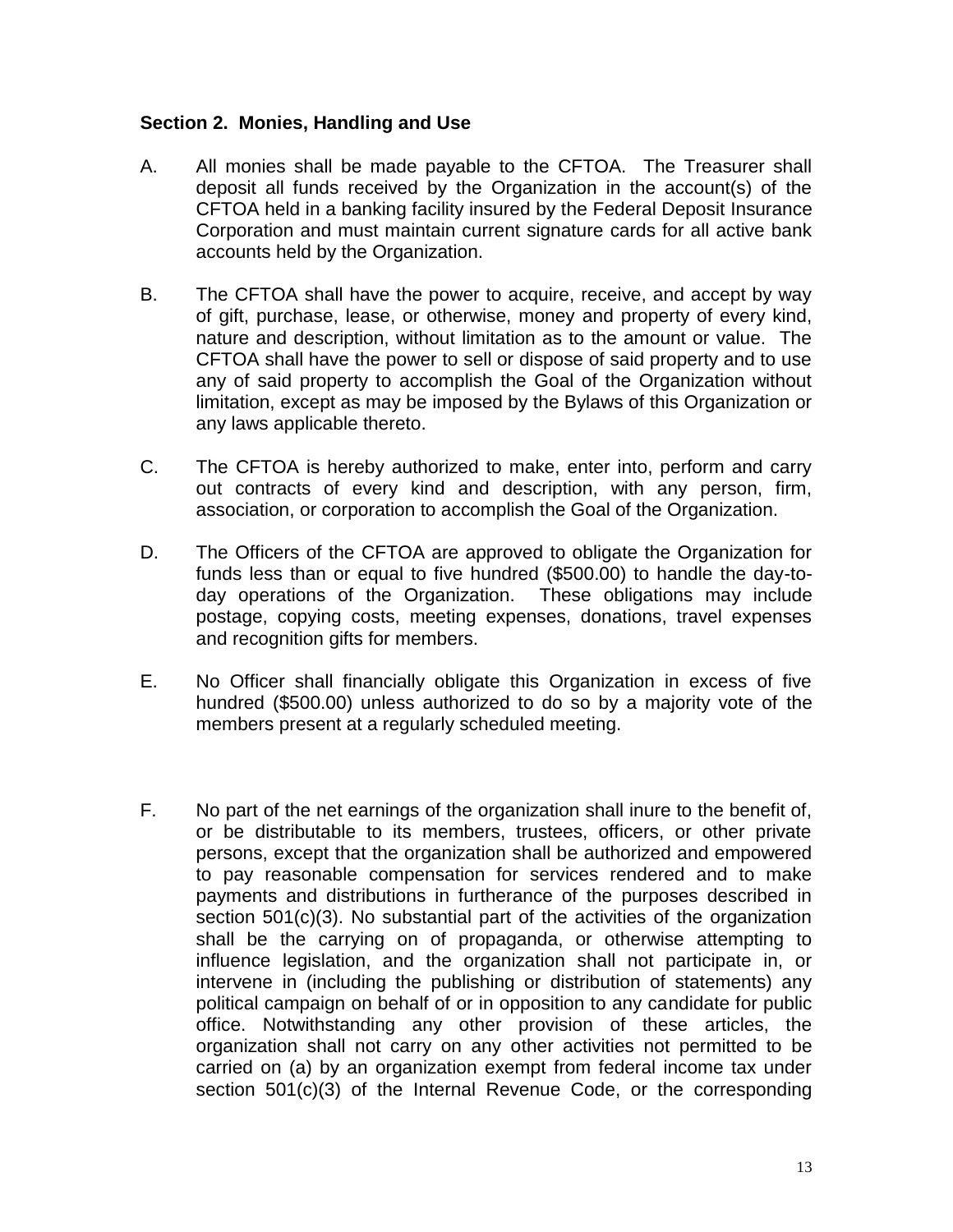section of any future federal tax code, or (b) by an organization, contributions to which are deductible under section  $170(c)(2)$  of the Internal Revenue Code, or the corresponding section of any future federal tax code.

G. The financial records of this Organization shall be accessible and the Executive Board may disclose information to member departments/agencies upon request in writing to the Secretary, and upon approval by the executive board.

## **Article IX Amendments**

- A. The Constitution and Bylaws of the CFTOA must be reviewed every three (3) years or sooner, if upon the recommendation of the Executive Board. The President will appoint a Revision Committee.
- B. Should any portion of these Constitution and Bylaws be found to be in error or be repealed for any reason during the three year interim period between revisions, only that part found to be faulty shall be removed or amended and shall not affect the remaining articles or sections.
- C. The Constitution and Bylaws may be amended or revised by a vote of twothirds (2/3) of the eligible votes cast at a regular meeting provided the amendment and/or revision was presented at the previous Regular Meeting, and copies were sent to all members prior to the meeting at which the vote will be taken.
- D. Notification of a meeting to take action on the Constitution and Bylaws will be included in the distribution of the proposed changes sent to the members.
- E. The President will include the amendment/revision of the Constitution and Bylaws in the scheduled meeting Agenda, under New Business.

## **Article X Proctor Code of Conduct and Ethics Colorado Division of Fire Prevention & Control**

As a proctor for the Colorado Division of Fire Prevention & Control, I understand and agree to the following:

## **Mission Statement:**

To provide the citizens of Colorado with a firefighter who is: ethical, physically and psychologically competent, well-educated, professionally trained, motivated, and sensitive to the needs of the public.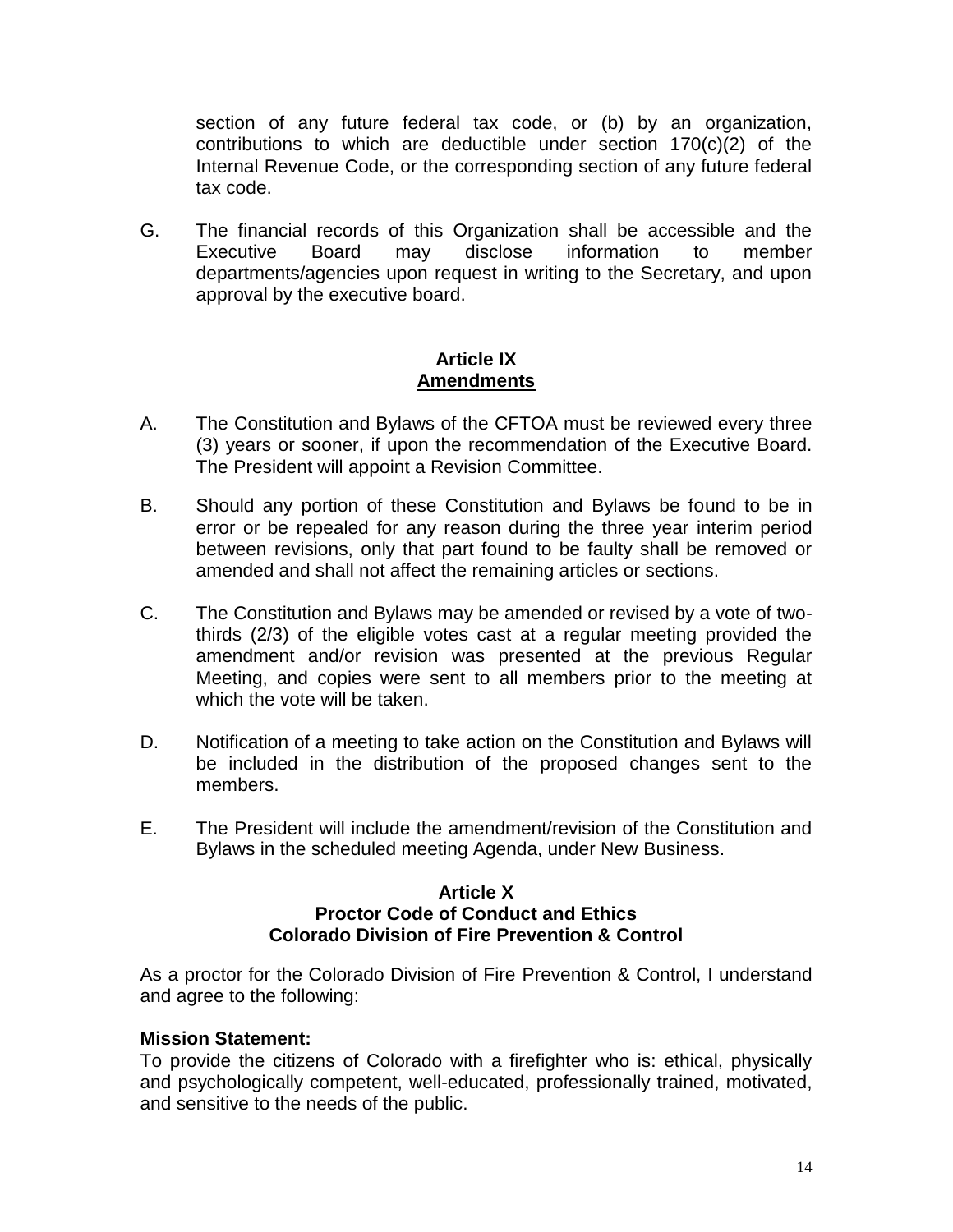## **Professional Conduct:**

As a proctor, my fundamental duty is to serve the community; to safeguard lives and property and to respect the Constitution of the United States and the State of Colorado. I recognize the privilege of Colorado Division of Fire Prevention & Control certification as a symbol of public faith, and I accept it as a public trust to be held so long as I am true to the ethics of the fire service. In support and implementation of these duties, I hereby adopt and accept the following code of conduct:

a. I shall conduct myself at all times in a manner that does not damage or have the likely result of damaging or bringing the public image, integrity, or reputation of the Colorado Division of Fire Prevention & Control. The Colorado Fire Training Officers Association, or my department or myself into discredit or disrepute while providing for the safety of the candidate.

b. As a representative of fire service agencies or fire service related professions, I will conduct myself in a manner that will bring credit to the profession. My standards of behavior will reflect courtesy, consideration and respect for the rights and privileges of fellow proctors and of candidates.

c. I understand that dishonesty, untruthfulness, profanity, promoting personal business interests, or discourtesy will not be tolerated. Any conduct detrimental to the conduct, efficiency, safety or discipline of the Division of Fire Prevention & Control or other facilities, whether or not specifically stated in the instructions, is prohibited and can be cause for disciplinary action up to and including revoking my proctor certification.

d. I will conduct examinations to the best of my ability to prevent injury; to avoid physical, mental, or emotional harm.

e. I will conduct examinations in **a manner** where my behavior is respectful of diversity and does not include horseplay or harassment

f. I will not give away specific test questions and their answers.

g. I will dress appropriately, to include: attire of a fire uniform, business dress, or personal protective equipment, along with appropriate weather and safety gear as applicable.

h. I will respect and ensure student respect and care of equipment and property used during the course of examination.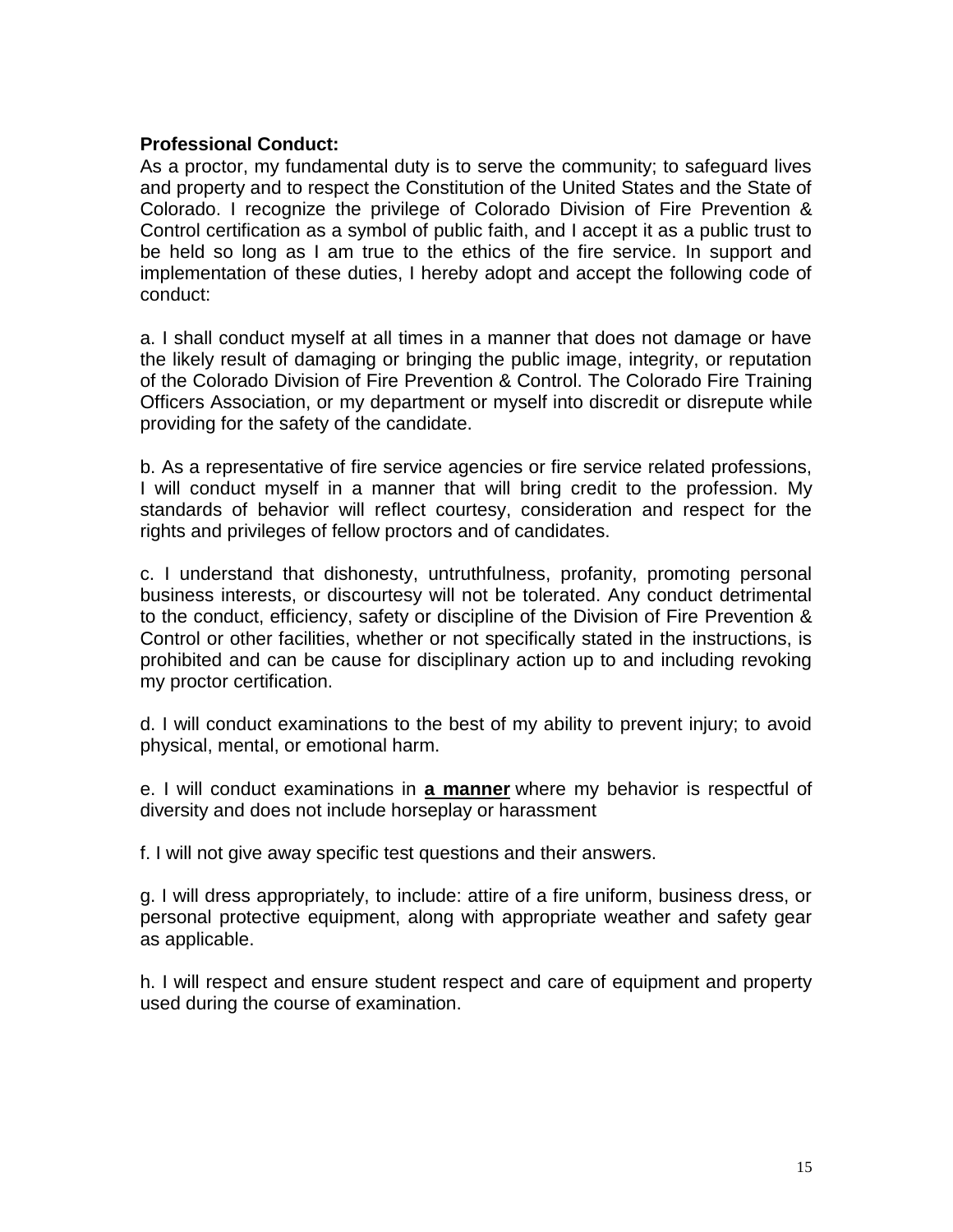#### **Article XI Dissolution**

- A. After written notice to the members, the Organization may be voluntarily dissolved by a vote of two-thirds (2/3) of the eligible votes cast at a meeting called expressly for such purpose.
- B. Upon the Dissolution of the Organization all financial and written records of the Organization shall be delivered promptly into the custody of a designated representative, such as the Colorado State Fire Chief's Association.
- C. Upon the dissolution of this organization, assets shall be distributed for one or more exempt purposes within the meaning of section 501(c)(3) of the Internal Revenue Code, or corresponding section of any future federal tax code, or shall be distributed to the federal government, or to a state or local government, for a public purpose.

# **ADMINISTRATIVE GUIDELINES**

*These Administrative Guidelines are an addendum to the constitution and Bylaws and serve an administrative reference only. The Executive Board may change these Guidelines at any time.* 

## **Section 1. Standing Committees**

- A. A Standing Committee is appointed to address permanent and unchanging business of the CFTOA.
- B. The President is responsible for appointing members to serve on the Organization's Standing Committees. The President should base his/her appointments upon the voluntary interest of the member. Committee Members shall be dues paying members of the CFTOA.
- C. Recommended Standing Committees:
	- 1. Proctoring
	- 2. Constitution and Bylaws Revision
	- 3. Leadership

# **Section 2. Select Committees**

A. A Select Committee is appointed to address a specific purpose, case or situation, which may arise and require action by the CFTOA. The work of these committees is considered temporary in nature.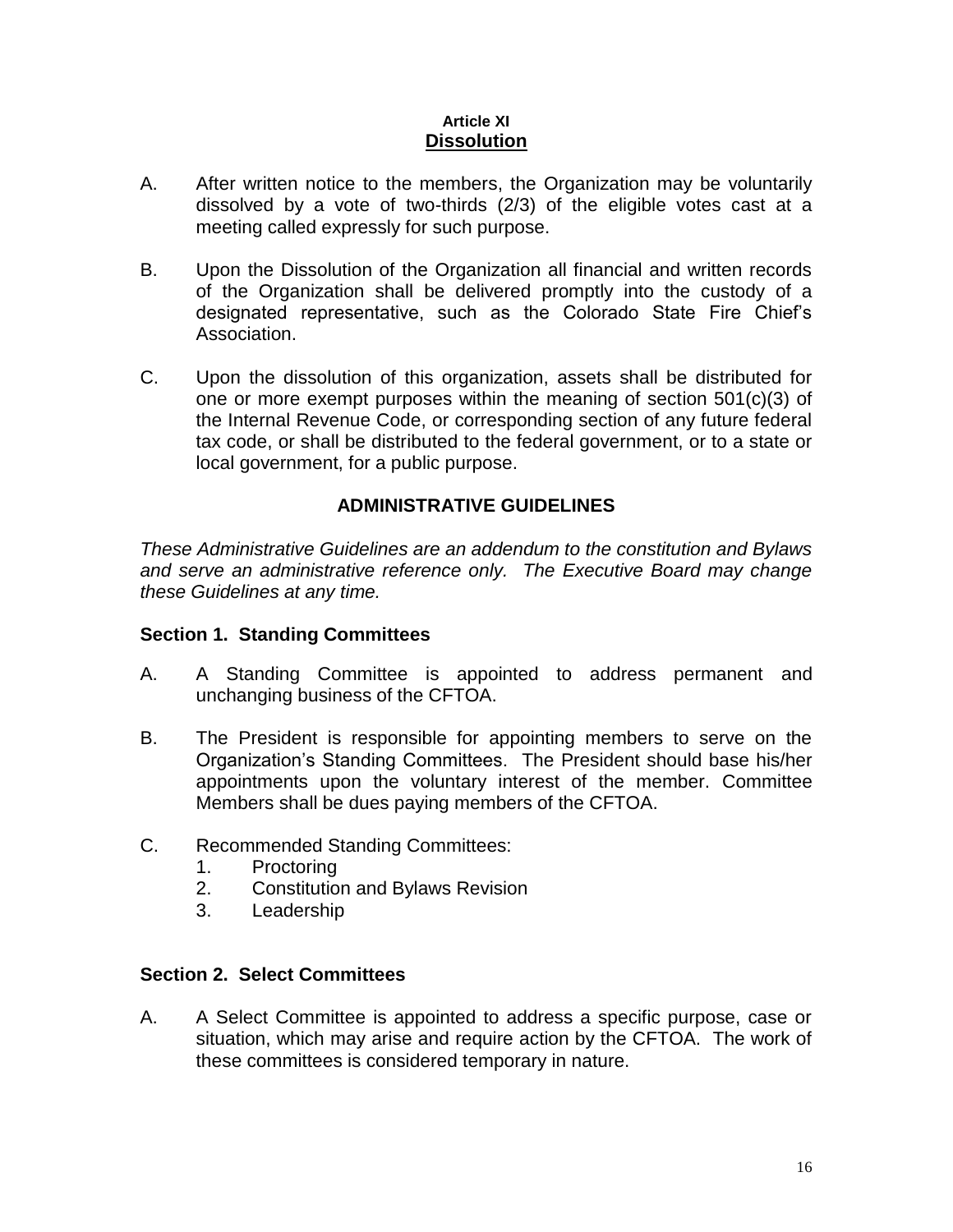- B. The President is responsible for appointing members to serve on the Organization's Select committees. The president should bas his/her appointments upon the voluntary interest of the member. Committee Members shall be dues paying members of the CFTOA.
- C. Recommended Select Committees:
	- 1. Certification Issues
	- 2. Communications and Public Relations
	- 3. Training and Development

# **Section 3. Fire Service Organization Interaction**

- A. Important to achieving the Goal of the CFTOA is continued interaction with various fire service related organizations in the State of Colorado. From time to time, as deemed necessary by the membership, a member may be selected by the membership to serve as the CFTOA representative to said organization.
- B. The CFTOA has a designated position on the State of Colorado Fire Safety Advisory Board. Upon the resignation, removal or expiration of term of the present representative, the membership will select a representative deemed to be qualified to represent the interests of the CFTOA and fire service training in Colorado.
- C. It is important that the CFTOA maintain a positive and supportive working relationship with the Colorado Division of Fire Prevention & Control. The President and Executive Board will encourage the Division of Fire Prevention & Control to have a representative of their organization in attendance at each Regular Meeting of the CFTOA.
- D. The interactive association between the CFTOA and the Colorado State Fire Chiefs Association (CSFCA) will be maintained through the duty of the President to serve on the CSFCA Executive Board, as required by the Constitution and Bylaws, and the CFTOA assistance in presenting the annual Fire Leadership Challenge.

# **Section 4. Outreach Education Pricing**

A. CFTOA may present or sponsor courses or training activities. Compensation for instructors will follow the State of Colorado instructor payment and reimbursement policies and procedures. Unique instances, such as bringing in a national instructor at a higher rate, will be addressed on an individual basis and subject to Article 8 of the bylaws.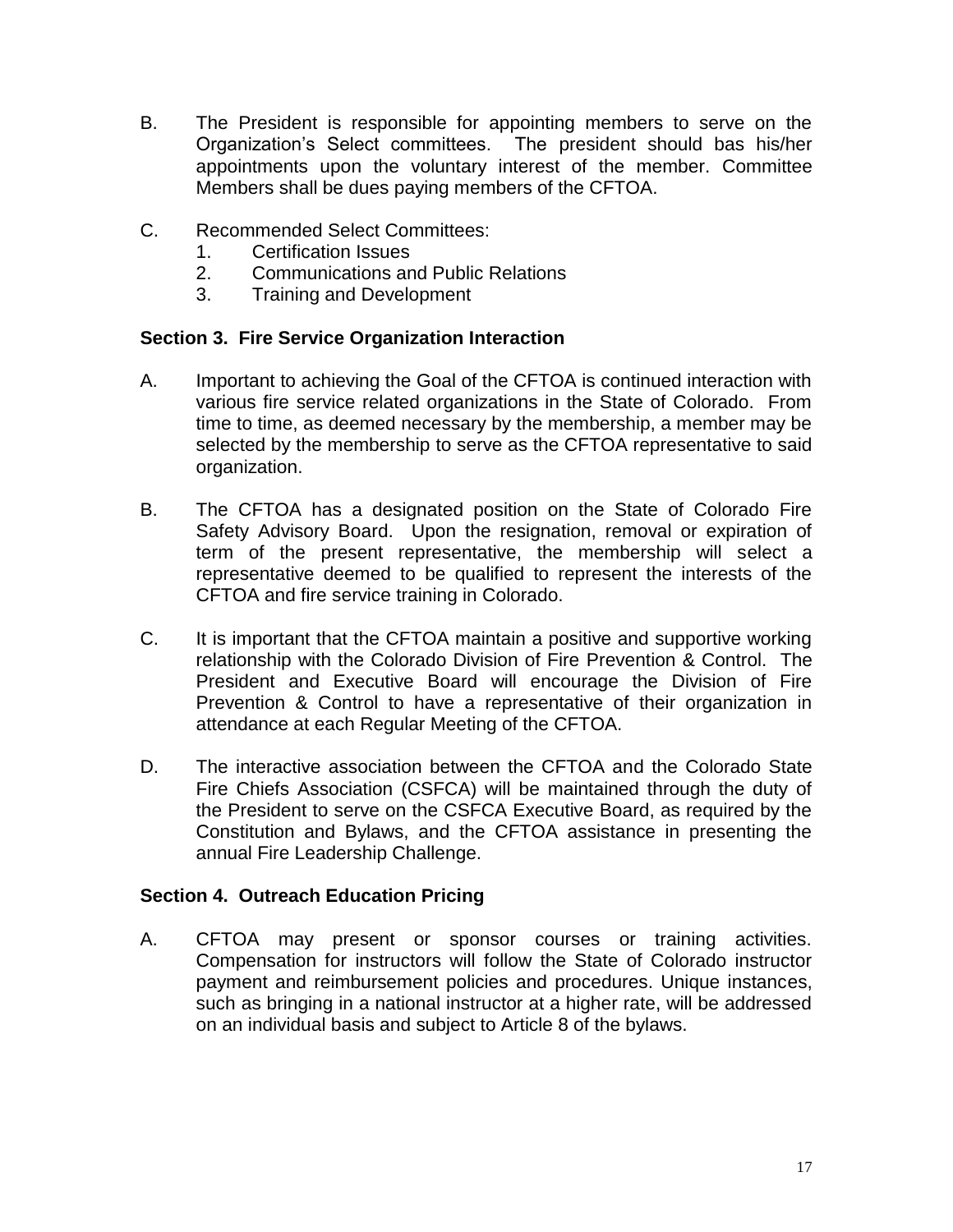# **Section 5. Guidelines for Establishing a Chapter**

- A. Request from CFTOA a list of CFTOA members within the geographic areas in which you wish to develop a chapter (request form).
- B. Request from CFTOA a list of the chapter presidents throughout the state. Presidents of other chapters, particularly recently developed chapters, can be contacted for suggestions and guidance.
- C. Send a notice of the intent to begin a chapter to the governing body of the CFTOA. In this notice, call for a meeting giving the date (at least thirty days in advance), time, location and purpose of the meeting.
- D. The purpose of this meeting should be to determine the need and interest for developing a chapter, to decide upon a chapter name, to develop election procedures, develop a plan for drafting bylaws or adopting the model bylaws and to set the date for the next meeting.
- E. Election/Organization Meeting: All CFTOA members who reside in the geographic areas of the chapter being developed shall be invited. The CFTOA governing body shall also be notified of this meeting.
- F. The following action shall occur at the organizational meeting:
	- 1) Resolution from the chapter agreeing to abide by the CFTOA bylaws relating to chapter membership.
	- 2) Elect officers and board members for positions deemed necessary for the functions of the Chapter.
	- 3) Establish term limits for officers and board members that meet the needs of the charter members.
	- 4) Select a dues structure, if deemed necessary, that meets the needs of the Chapter.
	- 5) Written commitment of at least five CFTOA members to become charter members of the chapter.
	- 6) Statement attesting that the intent of the goal and objectives in the chapter bylaws does not conflict with the intent of the goal and objectives in the CFTOA bylaws.
	- 7) Statement that the chapter will maintain a minimum of 5 CFTOA members in its membership at all times. The chapter may have additional members that are not CFTOA members, however these members will not be eligible for the additional benefits provided by CFTOA membership.
- G. Items F-1 through F-6 above shall be submitted to the CFTOA State President. If the documentation is complete the President will submit the request for charter to the CFTOA at the next regularly scheduled meeting (The CFTOA ordinarily meets bi-monthly).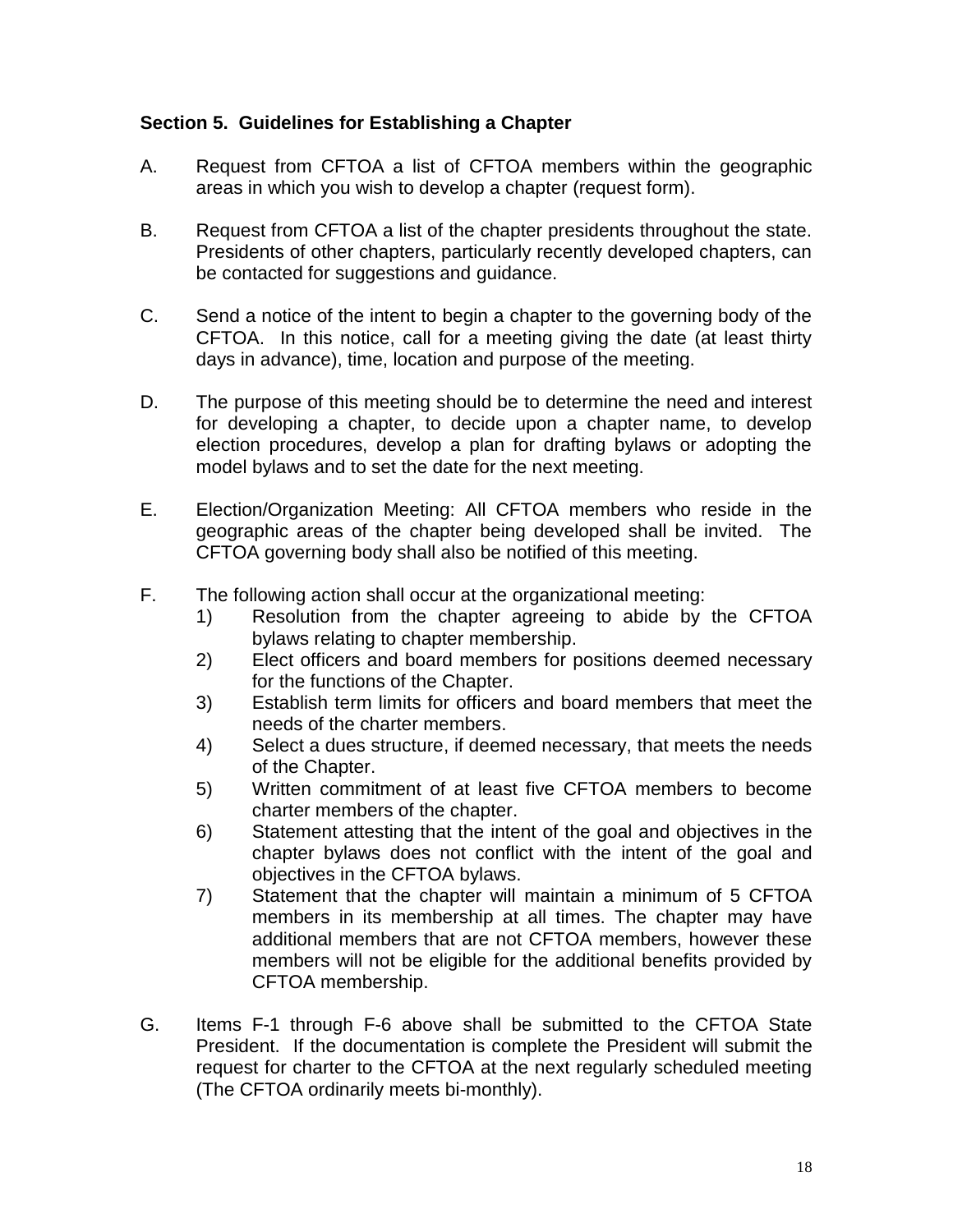- H. The elected officers of the CFTOA are available, schedules permitting, to speak at the chapter organizational meetings to promote membership.
- I. The official certificate of chapter approval, when granted by the CFTOA will be mailed to the new Chapter President. The charter of the newly formed chapter will be recognized at its next monthly meeting.

# **Safety Initiatives**



*The Colorado Division of Fire Prevention & Control supports the 16 Firefighter Life Safety Initiatives through proactive advocacy and a comprehensive certification program based on demonstrated proficiency. The Job Performance Requirements (JPRs) at all levels support firefighter safety and survival. The 16 initiatives below are the foundation of our standards based certification program.*

## *16 Firefighter Life Safety Initiatives*

1. Define and advocate the need for a cultural change within the fire service relating to safety; incorporating leadership, management, supervision, accountability and personal responsibility.

2. Enhance the personal and organizational accountability for health and safety throughout the fire service.

3. Focus greater attention on the integration of risk management with incident management at all levels, including strategic, tactical, and planning responsibilities.

4. All firefighters must be empowered to stop unsafe practices.

5. Develop and implement national standards for training, qualifications, and certification (including regular recertification) that are equally applicable to all firefighters based on the duties they are expected to perform.

6. Develop and implement national medical and physical fitness standards that are equally applicable to all firefighters, based on the duties they are expected to perform.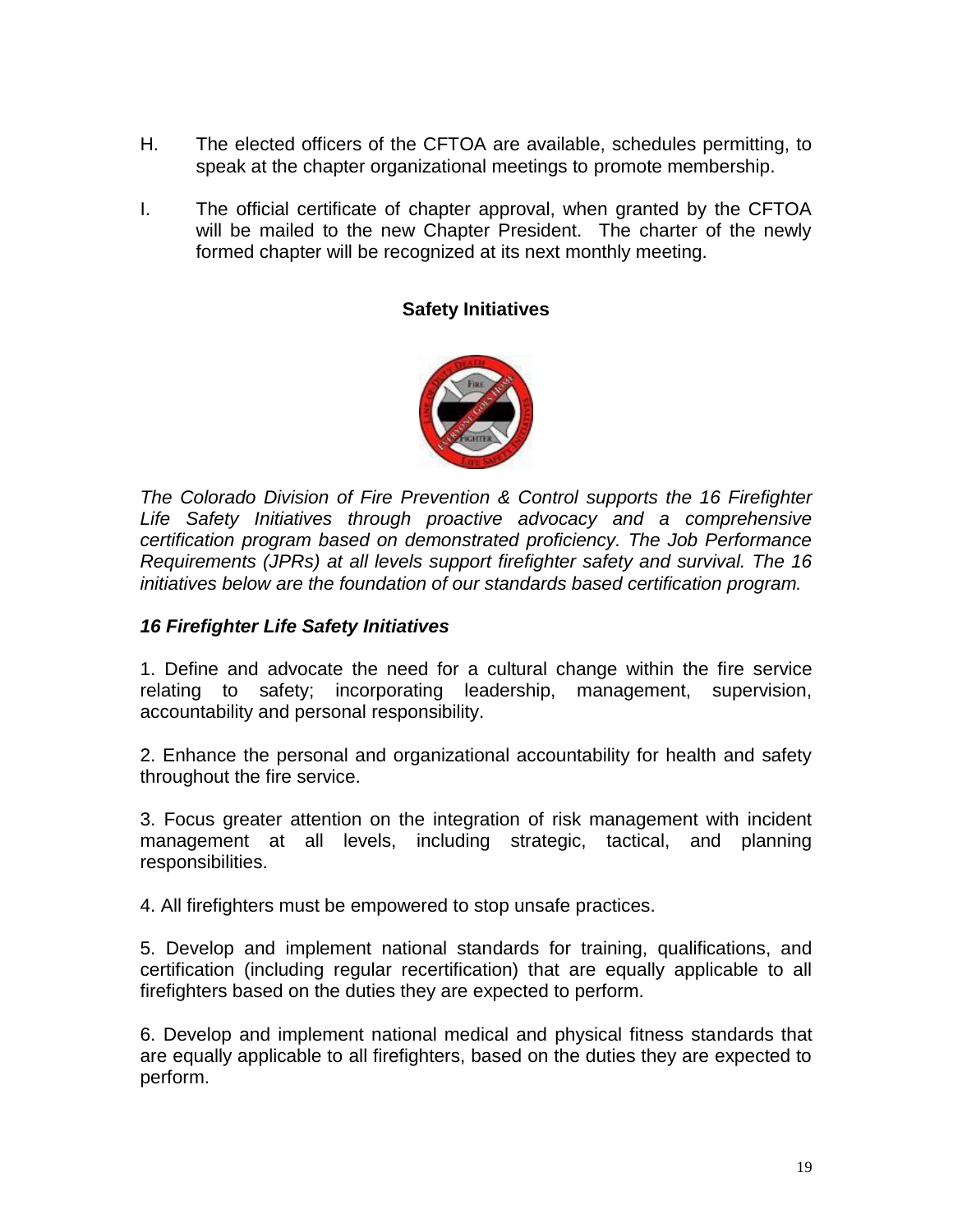7. Create a national research agenda and data collection system that relates to the initiatives.

8. Utilize available technology wherever it can produce higher levels of health and safety.

9. Thoroughly investigate all firefighter fatalities, injuries, and near misses.

10. Grant programs should support the implementation of safe practices and/or mandate safe practices as an eligibility requirement.

11. National standards for emergency response policies and procedures should be developed and championed.

12. National protocols for response to violent incidents should be developed and championed.

13. Firefighters and their families must have access to counseling and psychological support.

14. Public education must receive more resources and be championed as a critical fire and life safety program.

15. Advocacy must be strengthened for the enforcement of codes and the installation of home fire sprinklers.

16. Safety must be a primary consideration in the design of apparatus and equipment.